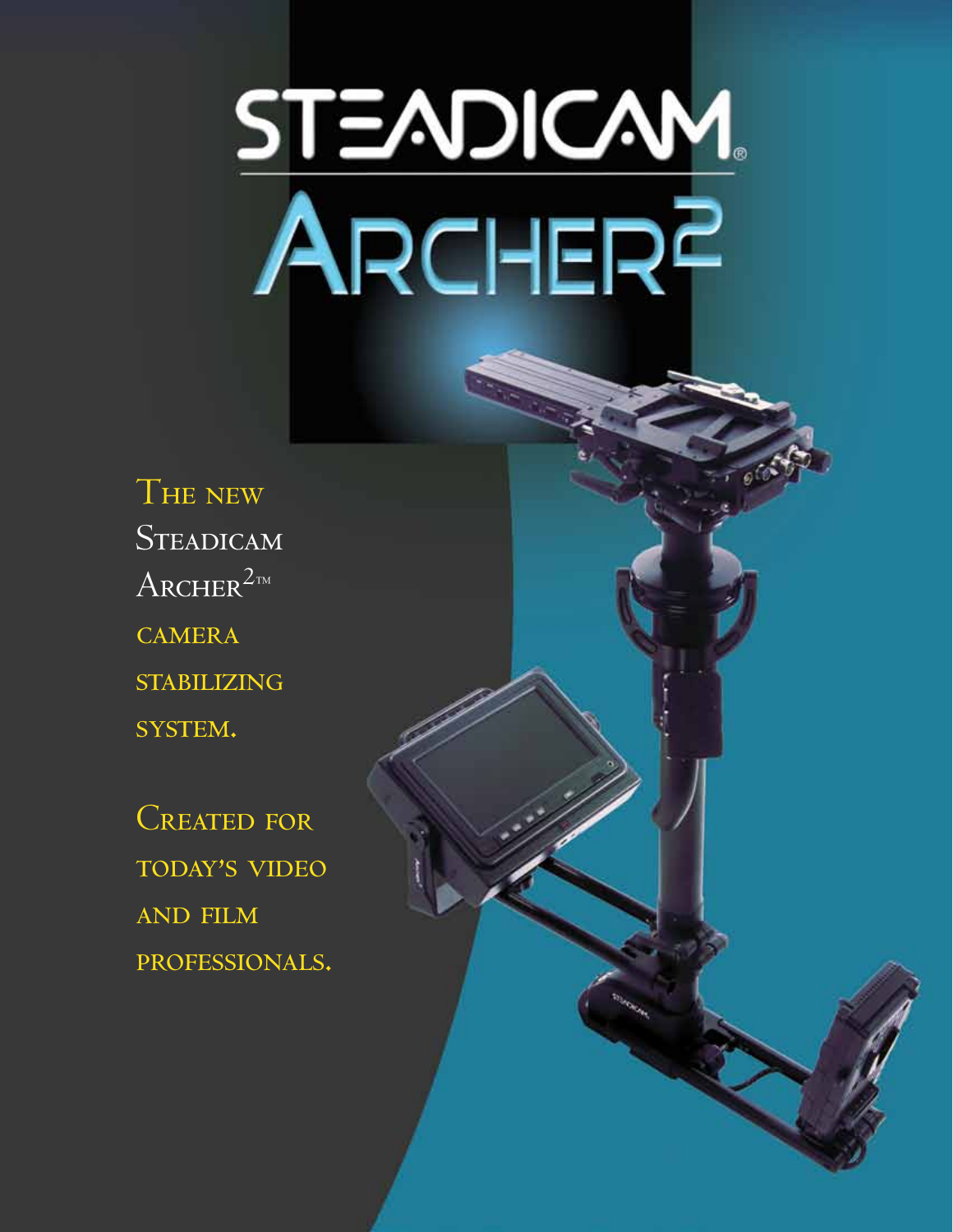# **THE NEW Steadicam Archer2**



⁽above⁾ *Archer2 sled in its compact folded position.* ⁽⁾ *Close-up of the Archer2 sled base.*

**The Archer<sup>2</sup>** is the newest addition to Tiffen's line of professional-quality Steadicams. It hosts an extensive array of innovative new features to enhance quick set-ups/tear-downs, and is designed to accommodate a wide range of operating needs. Standard with the new Archer<sup>2</sup> is a I2/24V pivoting battery mount, HD ready wiring, 2-section telescopic carbon fiber post, no-tools operation, new "sure grip" gimbal handle, new multi-section lightweight Iso-Elastic™ G-40 arm, state-of-the-art ergonomically designed vest, and "open access" motor-ready tilting camera mounting stage upgradeable with one or two motors.

The Archer<sup>2</sup> is designed for precise handling, first and foremost. Its narrow 3.2" (8cm) Sled base width with yoke mounted monitor and precision adjustable battery assure optimum operational freedom. The sleek lightweight sled

> design allows it to be kept closer to the operator's body and results in less fatigue and allows an operator more options, such as maneuvering through tighter spaces.



*The Steadicam Archer2 . Created for today's video and film professionals.*

The Archer's patent pending "pack and go" sled reduces its size by more than 30% for easier equipment transport and faster set-ups and teardowns. A connector rich base combined with separately adjustable pivoting battery and monitor mounts allows for a very versatile system that can conform to even the most demanding requirements.

When set-up, Archer's flawless dynamics, with precision gimbal

control and finely tuned distribution of mass, provides the unique feel that has set Steadicam systems apart from all others.

Equipped with the Archer<sup>2</sup> is the revolutionary new G-40 Arm with a boom range of 32 (81cm) inches. It is the result of years of research and testing by Garrett Brown. The G-40 is the lightest, most rigid, best-behaving, cost-effective arm, with the greatest vertical travel and lifting range in Steadicam history.

In addition to Steadicam's proprietary no-tools adjustment of lift, the G-40 features a honeycomb design

that reduces arm weight substantially, yet maintains superior rigidity. The new multi-section G-40 arm can be separated into sections allowing for compact storage and transport.

The LX vest for the Archer<sup>2</sup> has also been newly designed for increased operator control and comfort.

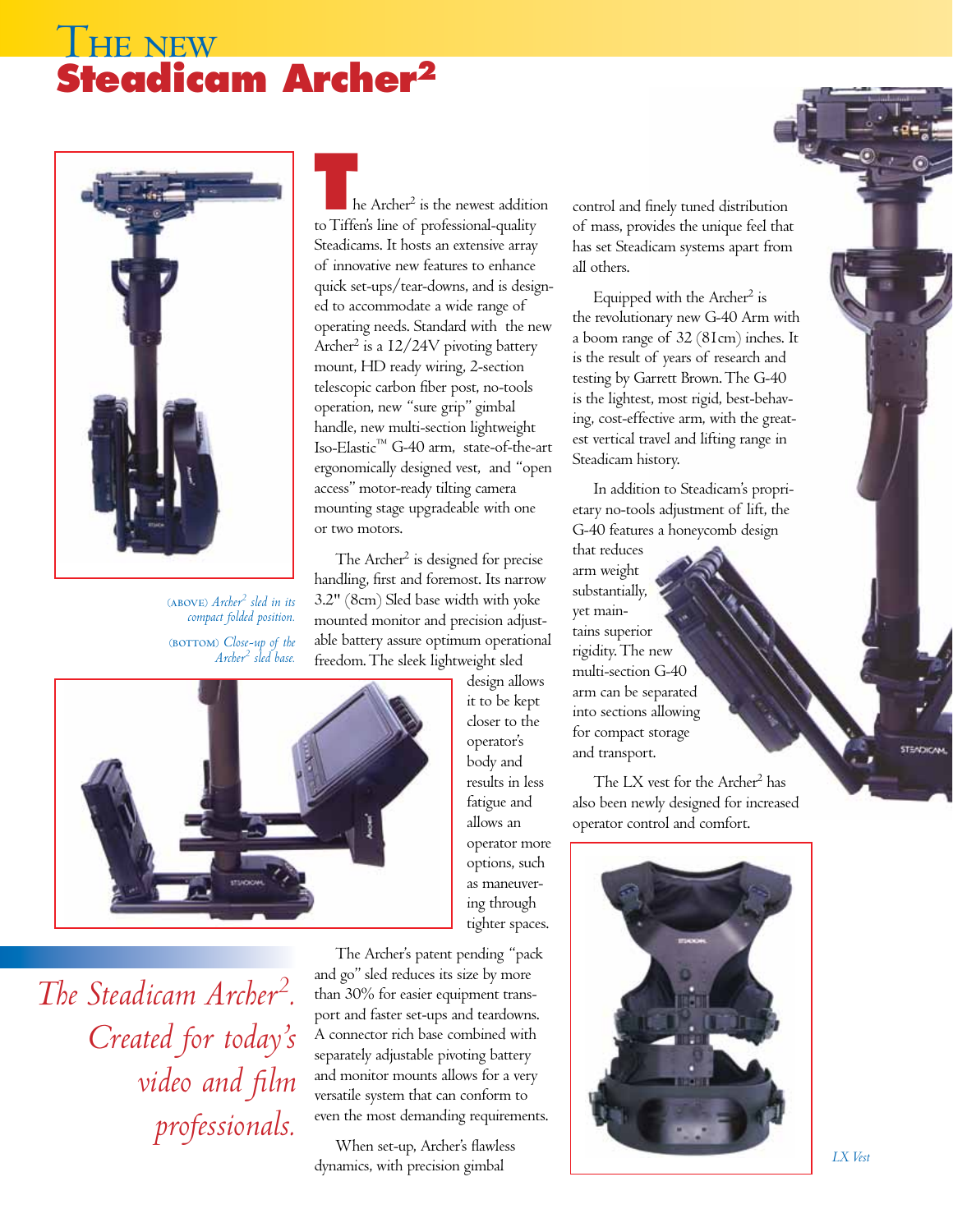

*Extendable and foldable battery and monitor rod mounts allows for compact storage and fully extended inertially stable operating.*

Constructed of "dynamite" weatherresistant black nylon, it features an integrated lower back support pad for increased comfort, and improved front waist support for a "flex-free" vest to arm interface; buckle indexing mechanism for quick, positive latching or unlatching; vertically adjustable wide stance chest plate with stiffer central spar and two-position chest buckles to accommodate varying body sizes.

Other critical improvements of the new vest include: a "sound stage-friendly" anti-squeak buckle design and new, "no pinch" chest strap grips. All work together to complement the capabilities of the G-40 arm.

> The Archer<sup>2</sup> also incorporates a completely new camera mounting system with open access design for on-location adjustments. It also features a unique mid-rib, and the widest

possible bearings for maximum stability and easy, low frictional adjustments with standard tilt head and optional single or dual remote stage motors. Operators can use long lenses with a high degree of confidence and versatility.

The Archer<sup>2</sup> is HD video compatible. Supplied with the Archer<sup>2</sup> is a standard 7" LCD, 700 nits, 16:9 composite monitor with integral frame

line generator. Operators also have a choice of two high-definition LCD monitors. The 7" HD/ SDI/Composite HD Brite monitor or Tiffen's award winning HD UltraBrite™ monitor.

In addition to its roster of capabilities, the Archer<sup>2</sup> can accept batteries from Anton Bauer® or IDX® V-Lok that powers the monitor and 12 or 24 volt video or film cameras equipped with auxiliary power input.

"The new Steadicam Archer<sup>2</sup> is the perfect system for broadcast applications, teleproduction studios and independent Steadicam operators who require a fully featured rig that is low cost and lightweight. Its unique (patent pending) folding sled design



⁽above⁾ *Pivoting, foldable and extendable battery mounting system with 12 and 24 volt capability.*

makes it the perfect mobile unit," says Frank Rush, Manager of Steadicam.



⁽above⁾ *Side mount drop in professional tilting stage with multiple HD Video and power connectors.*



(ABOVE) Low profile sled base.

⁽below⁾ *Multi-section Iso-Elastic™ G-40 arm with interchangeable arm posts, adjustable "LIFT" and industry standard arm-vest connector.*

⁽bottom left⁾ *Close-up of quick-connect arm sections.*